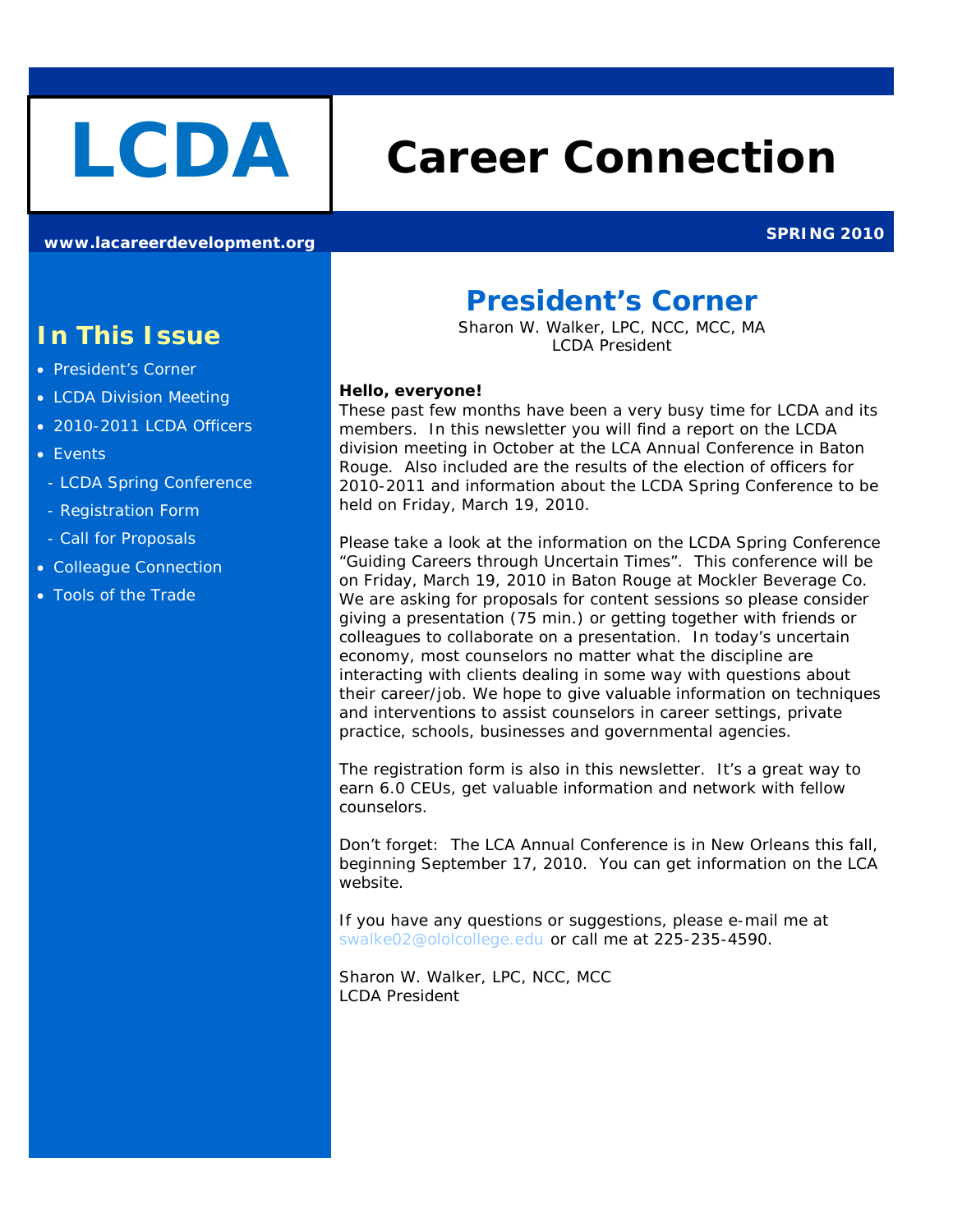### **2009-2010 Board**

*Sharon Walker President* Our Lady o f the Lake College Baton Rouge, LA

*Joan Gallagher President-Elect* Louisiana State University Baton Rouge

*Angela Murray Secretary* LSU Lab School Baton Rouge

*Robin Olivier Past President/Acting Treasurer* Breaux Bridge

*Karen Goodridge Member-at-Large* Our Lady of the Lake College Baton Rouge

**Ellen Bush Member-at-Large** Southeastern Louisiana University Hammond

*Krystal Hardison Career Month Chairperson* Southeastern Louisiana University Hammond

*Michelle Waguespack Newsletter Chairperson* Success Labs Baton Rouge, LA

## **LCDA Division Meeting**

LCDA business meeting/luncheon held at the LCA conference on Oct. 6, 2009 was attended by 25 members. Tia Edwards of the Louisiana Workforce Commission gave the members the most up-todate information concerning the most in demand jobs in Louisiana.

The Career Counselor of the Year Award was given to Ron Cathey of Louisiana Tech for his outstanding contributions to the career counseling field. Congratulations, Ron!

Two career related sessions were presented at the 2009 LCA conference by LCDA members: (1) Find Your Bliss, Harness Your Gifts, Plan your Counseling Career was presented by Sharon Walker and Joan Gallagher; (2) From Pink Slip to Paycheck……was presented by Ellen Bush, Sharon Fife, Krystal Hardison, Lorett Swank and Michelle Waguespack. These two sessions were well attended and received very positive comments from the attendees. We challenge all LCDA members to consider presenting at the 2010 LCA Conference – we need more career related sessions!

LCDA sponsored a Job Posting Board where numerous job openings for counselors were posted throughout the conference. A tremendous "thank you" goes to Joan Gallagher of LSU Career Services for designing this display and acquiring job openings from many different agencies around the state.

Save the Date: LCDA Spring Conference will be Friday, March 19, 2010 from 8:30-4:00 p.m. The theme is "Guiding Careers through Uncertain Times". For more details and a Call for Proposal form, go to the LCDA revised website at [www.lacareerdevelopment.org](http://www.lacareerdevelopment.org/)

Sharon W. Walker, LPC, NCC, MCC President, LCDA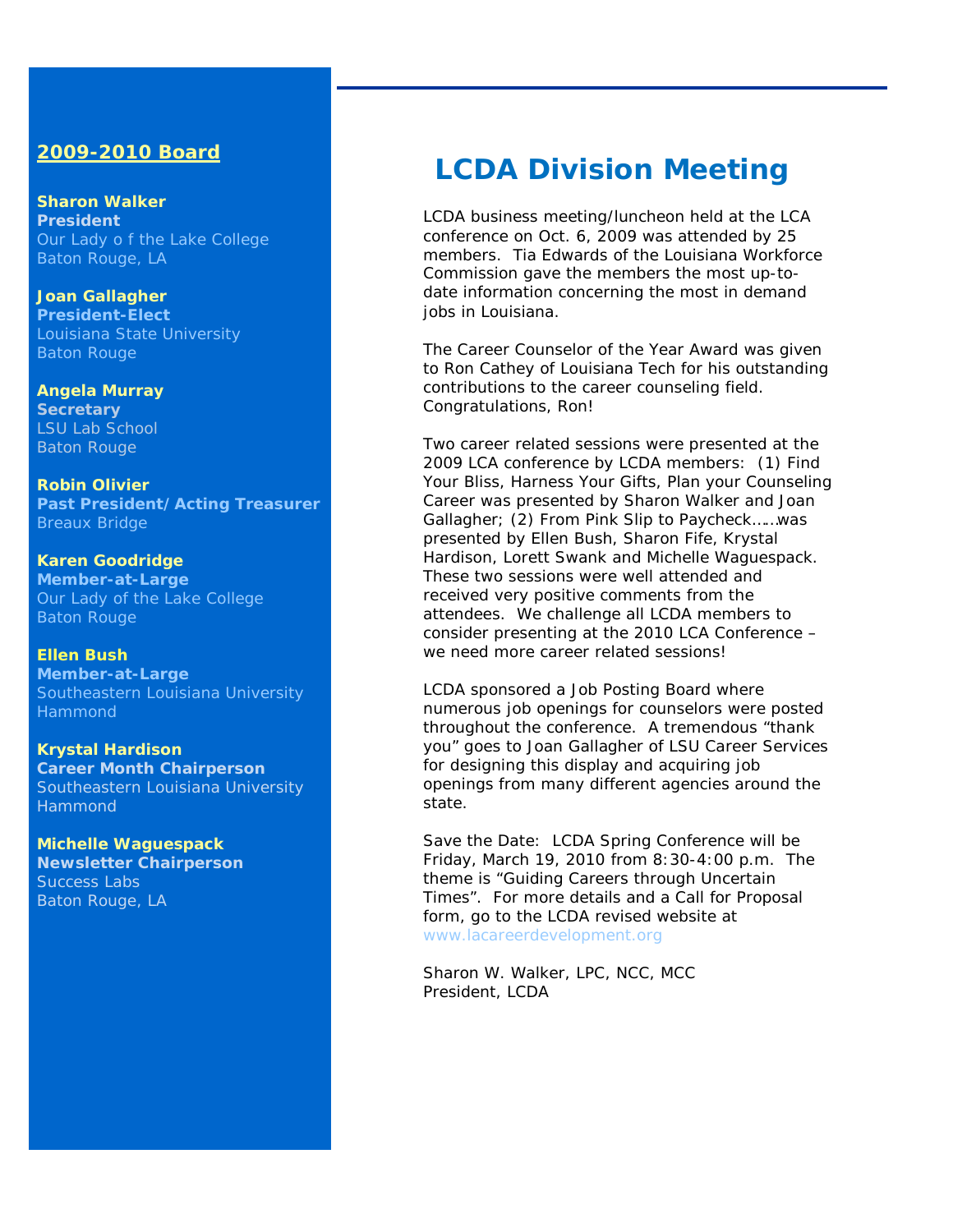## **Websites**

#### **NCDA**

**National Career Development Association**

[www.ncda.org](http://www.ncda.org/)

#### **Career Convergence Web Magazine**

[http://associationdatabase.com/aws/NC](http://associationdatabase.com/aws/NCDA/pt/sp/career_convergence) [DA/pt/sp/career\\_convergence](http://associationdatabase.com/aws/NCDA/pt/sp/career_convergence)

#### **LCA**

**Louisiana Counseling Association**

[www.lacounseling.org](http://www.lacounseling.org/)

#### **NECA**

**National Employment Counseling Association**

[www.employmentcounseling.org](http://www.employmentcounseling.org/)

## **2010-2011 LCDA Officers**

Election of officers for LCDA 2010-2011 (beginning July 1, 2010) was held and the results are: *President Elect-Angela Murray Secretary-Ashley Allen Treasurer-Michelle Waguespack Member-At-Large-Kristy Stokes The LCDA Newsletter Co-Editors are Gwanette Johnson and Michelle Waguespack* 

Congratulations to all!

## **LCDA Spring Conference** *"Guiding Careers through Uncertain Times" Friday, March 19, 2010, 8:30am – 4:00pm Mockler Beverage Co., Baton Rouge*

#### 6 CEU's

Given the difficulties experienced by so many in Louisiana, LCDA is offering a conference for any and all counselors and other professionals who serve people impacted by job loss, fear of losing a job, or experiencing stress and anxiety related to career choice and development.

Topics to be included:

- Tips and tactics for an effective job search and career success.
- Louisiana economic forecast.
- Coping with job loss or fear of job loss.
- Preparing for career transition.
- Resources and materials for use with your clients.

Submit your registration and fee as soon as possible, as seating is limited. Deadline is Friday, March 12.

For additional information, contact Joan Gallagher, conference co-chair at [jgallag@lsu.edu](mailto:jgallag@lsu.edu) or call 225-578-1548.

#### **Consider presenting!**

In addition, if you are practicing in a field related to the conference topics, please consider submitting a conference presentation proposal by the deadline: Friday, February 12, 2010.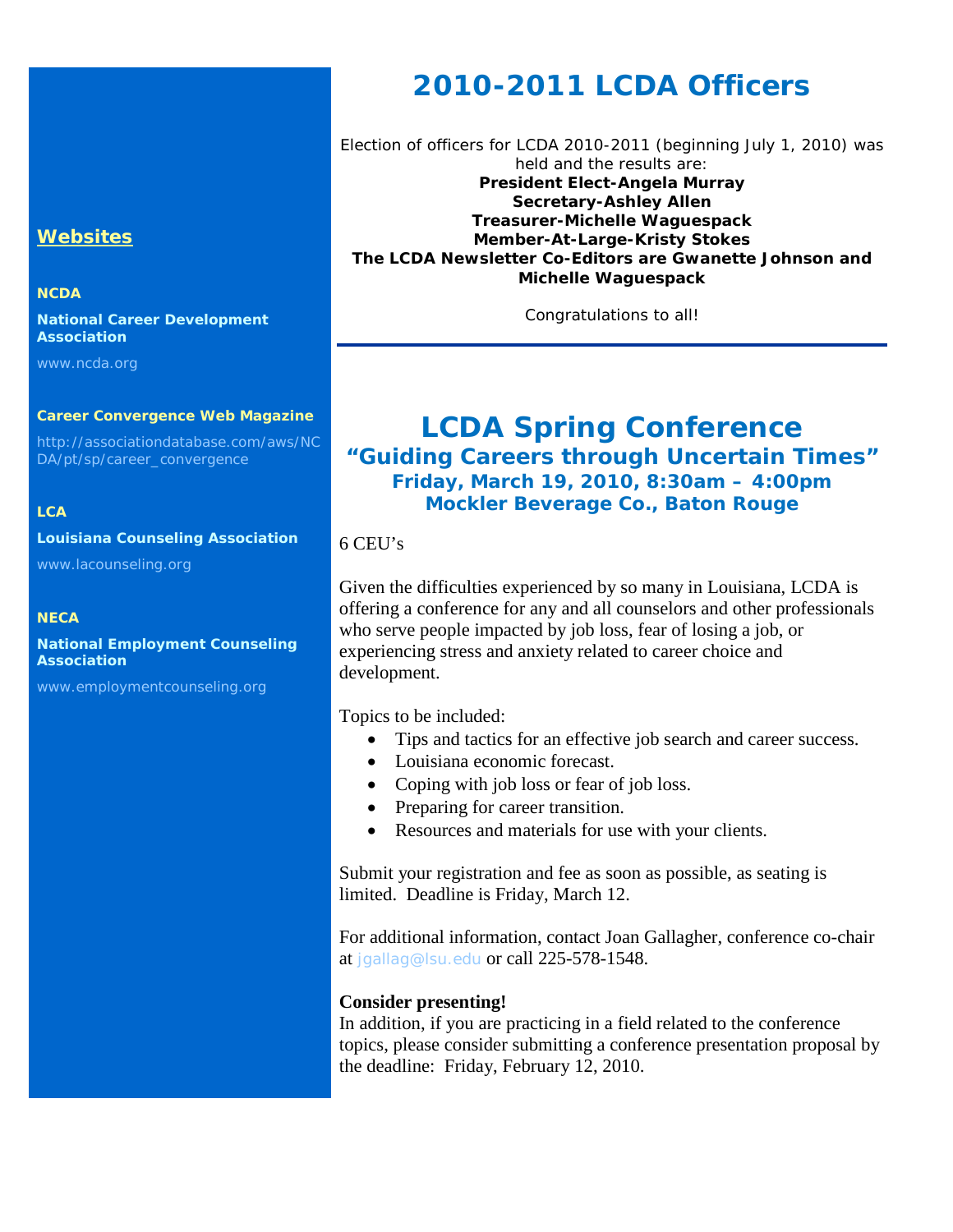## **LCDA 2010 SPRING CONFERENCE REGISTRATION**

## *Guiding Careers through Uncertain Times*

**Friday, March 19, 2010**

**8:30 AM - 4:00 PM**

**LOCATION: Mockler Beverage Co.** - **11811 Reiger Road** - **Baton Rouge, LA \_\_\_\_\_\_\_\_\_\_\_\_\_\_\_\_\_\_\_\_\_\_\_\_\_\_\_\_\_\_\_\_\_\_\_\_\_\_\_\_\_\_\_\_\_\_\_\_\_\_\_\_\_\_\_\_\_\_\_\_\_\_\_\_\_\_\_\_\_\_\_\_\_\_\_\_\_\_**

| <b>Please print clearly</b>                                |  |
|------------------------------------------------------------|--|
|                                                            |  |
|                                                            |  |
| City: $\qquad \qquad \qquad$ State: $\qquad \qquad$ Zip:   |  |
|                                                            |  |
| Primary Division: LCDA ___ LCCA ___ LSCA ___ Other _______ |  |
|                                                            |  |
|                                                            |  |
| Check if interested in CEU's:                              |  |
|                                                            |  |

**Registration deadline: Friday, March 12**

**Registration fee: \$60 if mailed in advance, (\$30 for current graduate students), \$65 if paying on-site \*Continental breakfast and lunch included**

### **PLEASE MAKE CHECK PAYABLE TO LCDA AND SEND \$60 REGISTRATION FEE and MAIL OR FAX THIS FORM TO:**

Joan Gallagher Louisiana State University 1502 Patrick F. Taylor Hall Baton Rouge, LA 70803 Phone: 225-578-1548 FAX: 225-578-8927





Louisiana Career Development Association

Visit us on the Web at: www.lacareerdevelopment.org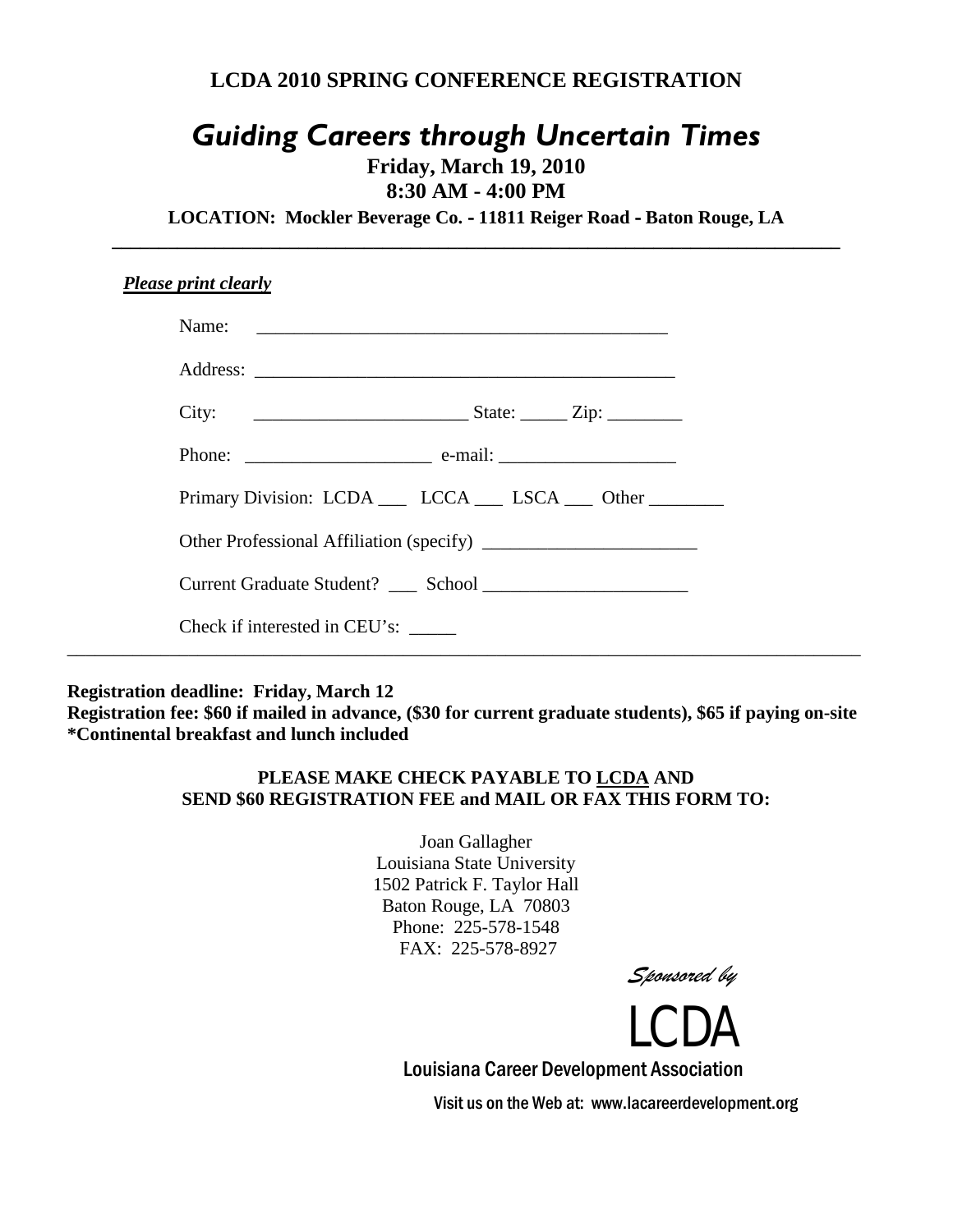

## *LCDA 2010 Spring Conference* *" GUIDING CAREERS THROUGH TROUBLED TIMES"*

This spring, the *LOUISIANA CAREER DEVELOPMENT ASSOCIATION* will host a spring conference on Friday, **March 19, 2010**, at the Mockler Beverage Company, located at 11811 Reiger Road, Baton Rouge, LA. Conference invitees will include all LCA members. At this time we are accepting proposals for presentations from all areas of the counseling profession, and especially those related to career issues for this year's single day conference. After the submission deadline (1/31/10), proposals will be submitted for committee and CEU credit consideration.

## **DEADLINE for SUBMISSION**: **FEBRUARY 12, 2010**

Please complete the submission form below and e-mail or fax your presentation description (25-30 words) and content outline to **JOAN GALLAGHER,** CONFERENCE CHAIR**:** 

**[JGALLAG@LSU.EDU](mailto:jgallag@lsu.edu) OR FAX: 225-578-8927.**

| PROGRAM TITLE: University of the contract of the contract of the contract of the contract of the contract of the contract of the contract of the contract of the contract of the contract of the contract of the contract of t |
|--------------------------------------------------------------------------------------------------------------------------------------------------------------------------------------------------------------------------------|
|                                                                                                                                                                                                                                |
|                                                                                                                                                                                                                                |
|                                                                                                                                                                                                                                |
|                                                                                                                                                                                                                                |
|                                                                                                                                                                                                                                |
|                                                                                                                                                                                                                                |
|                                                                                                                                                                                                                                |
|                                                                                                                                                                                                                                |

**Thank you for supporting the** *Louisiana Career Development Association*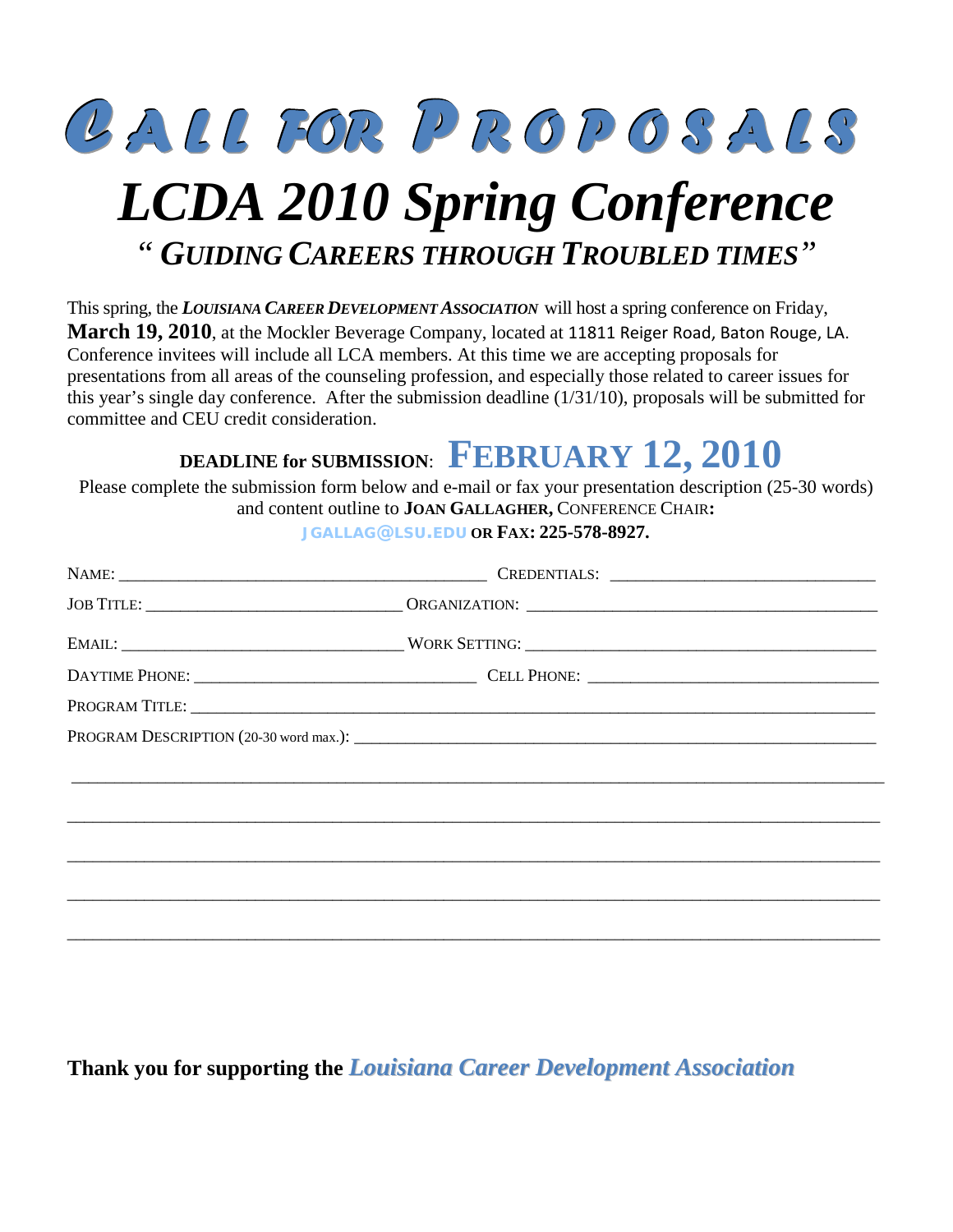## **Colleague Connection**

*Colleague Connection, our newest edition to the newsletter, is a place for colleagues to connect and share their expertise. We encourage you to submit articles highlighting your work in career development. Please submit articles to Gwanette Johnson at [gjohnso3@lsu.edu](mailto:gjohnso3@lsu.edu) to be featured in fall 2010 newsletter.*

## **Career Decision Making in Older Adults by Arronza Azard, MA, LPC**

As a career counselor, I have worked with many students and alumni over the years. Recently, I have noticed that older adults have started making appointments for counseling. Most of the adults I've met with are between the ages of 55-65, and they are nearing retirement at their current job. Several of the people have commented that they are done raising their children and now they would like to do something for themselves. Many of the adults mentioned that they have stayed in occupations because of their obligation to their family. This has been very interesting to me, as I think about the aging baby boomers that are nearing retirement.

The career decision making process can be a challenging one especially if you've been in an established career for many years. So how does a person go about making a mid-life career change? The steps are very similar to the ones I teach students. Everyone should start the process by considering his or her interests, abilities, values and personality type. The second step is to gather information about occupations of interest. This will help in determining if the occupation will be a good fit.

Other factors need to be considered when dealing with older adults: Is this person ready to begin the job search process? Have they kept up with technology? Many of the individuals I have met with find this process intimidating. Most are afraid that their age will work against them in the job search process. Finances are another issue that often comes up. When I work with older adults, I usually explore this issue with them. Does this person have the means to go back to school for additional education or training? Are they able to accept a lower-paying position if necessary?

I encourage the people I see to use their age and employment history as an advantage. Many of the people I see have been at their current job for a long time. This is one selling point when speaking with a potential employer. Older adults can stress the fact that they have been loyal to their current employer for a number of years. It can be very costly for employers to spend time training a new hire and then have them resign after a year or two. Older adults can also stress that they have had more time to develop "work-place etiquette." By workplace etiquette, I am referring to the unspoken rules that govern our behavior when we are at work.

The career decision making process can take place at any stage of career development. Careful consideration needs to occur in order to make appropriate career related decisions. Career counselors can assist with the decision making process when a career change is being considered.

*Arronza Azard, MA, LPC, is the Assistant Director of Career Decision Making in Career Services at Louisiana State University. She has worked in the field of career counseling for the past nine years.*